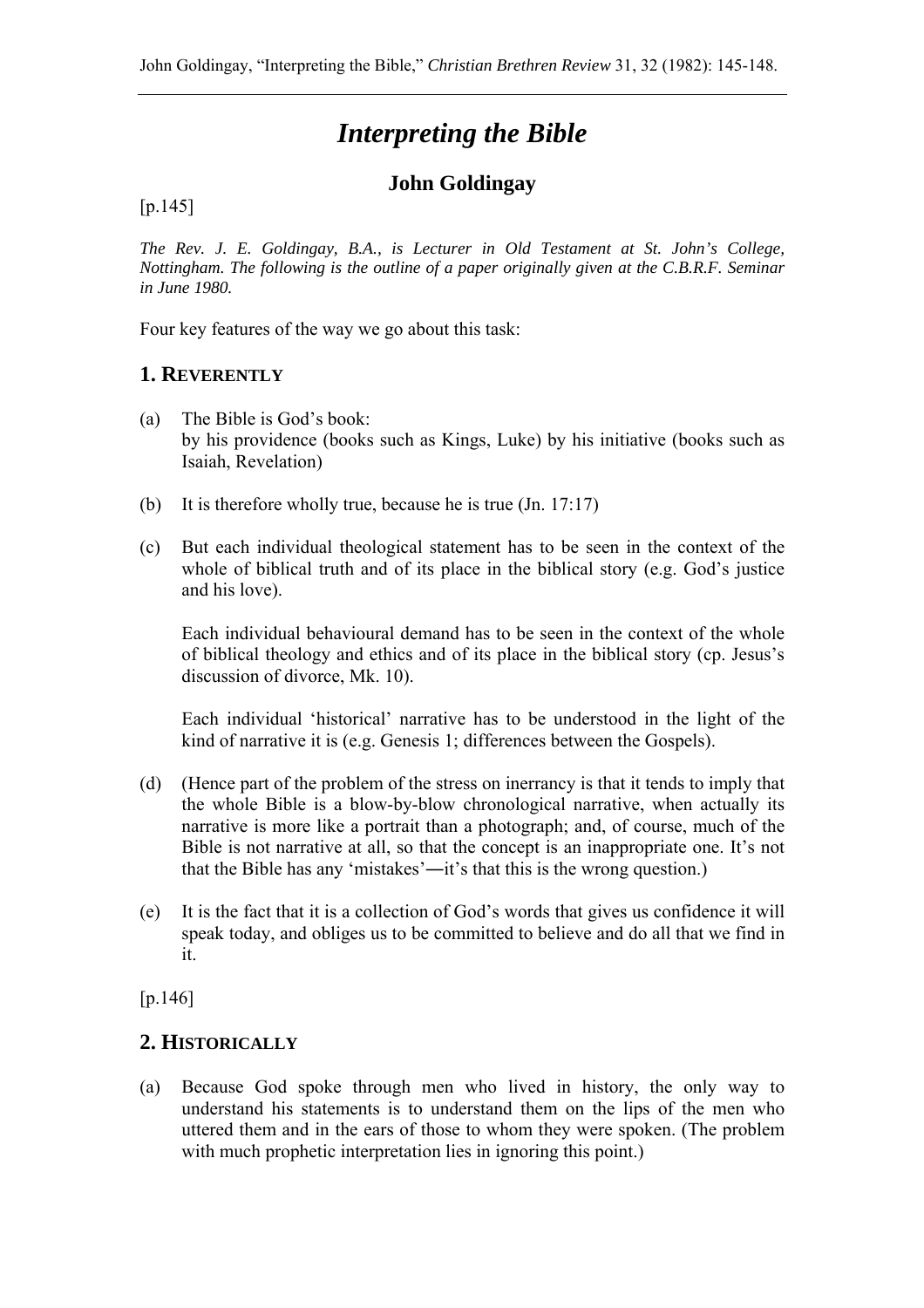- (b) (The NT doesn't always interpret the OT historically, but it encourages us to do so by picturing God himself speaking historically.)
- (c) In understanding the Bible, however, we are building on the fact that we are one with the biblical writers in many ways (we share in their humanity, their experience of God, their indwelling with the Holy Spirit, and so on).
- (d) At the same time, the fact that we feel one with them can also make us mishear what they are saying, and we need all possible aids to true hearing.
- (e) Thus understanding the Bible involves a paradoxical combination of being objective, distancing ourselves from it (to try to lessen the extent to which we mishear it and enable us really to hear what God was saying back then) with. appropriating it for ourselves by making our response to God as we hear him speaking in some long-past context―speaking not just then but to me too. The Holy Spirit is involved in the whole of this process.

### **3. RELEVANTLY**

- (a) Many passages of Scripture are of clear meaning and timeless significance, and can be applied directly to today. But precisely how they apply we have to 'work out', 'guess', or seek the Spirit's leading on. We need to understand the world, ourselves, and our congregation as well as Scripture, to be able to do this. A preacher has to be a man of two worlds. (J. D. Smart)
- (b) Different biblical books address different situations and have different emphases according as they see people needing challenge or encouragement, the building up of faith, hope or obedience, and so on. We need to be able to understand where our congregation is so as to be able to apply the right biblical emphasis to them, to move them on from where they are now to the next place of God's leading.

[p.147]

- (c) A brief consideration of books such as Deuteronomy or 1 Chronicles reveals that many chapters are of no direct application today. Here we have to seek to see what principles may be inferred from these chapters and then see how those principles apply today.
- (d) Biblical narratives (e.g. stories in Genesis or the Gospels) can be relevant in one of two ways. Sometimes their once-for-all historicalness is what we note. (Jesus rose from the dead: that fact is part of the basis of my faith in him.) Sometimes they can be examples of how God always acts (God's raising Jesus is paralleled by his giving me new life). We can thus link our story to God's story. But note that in preaching we too easily fall into 'moralizing―turning stories into examples of how we ought to act (or ought not to act)―which often wasn't their purpose (e.g. stories about Abraham).
- (e) The Bible itself remains the check on what we think is the Spirit's teaching on how it applies today.